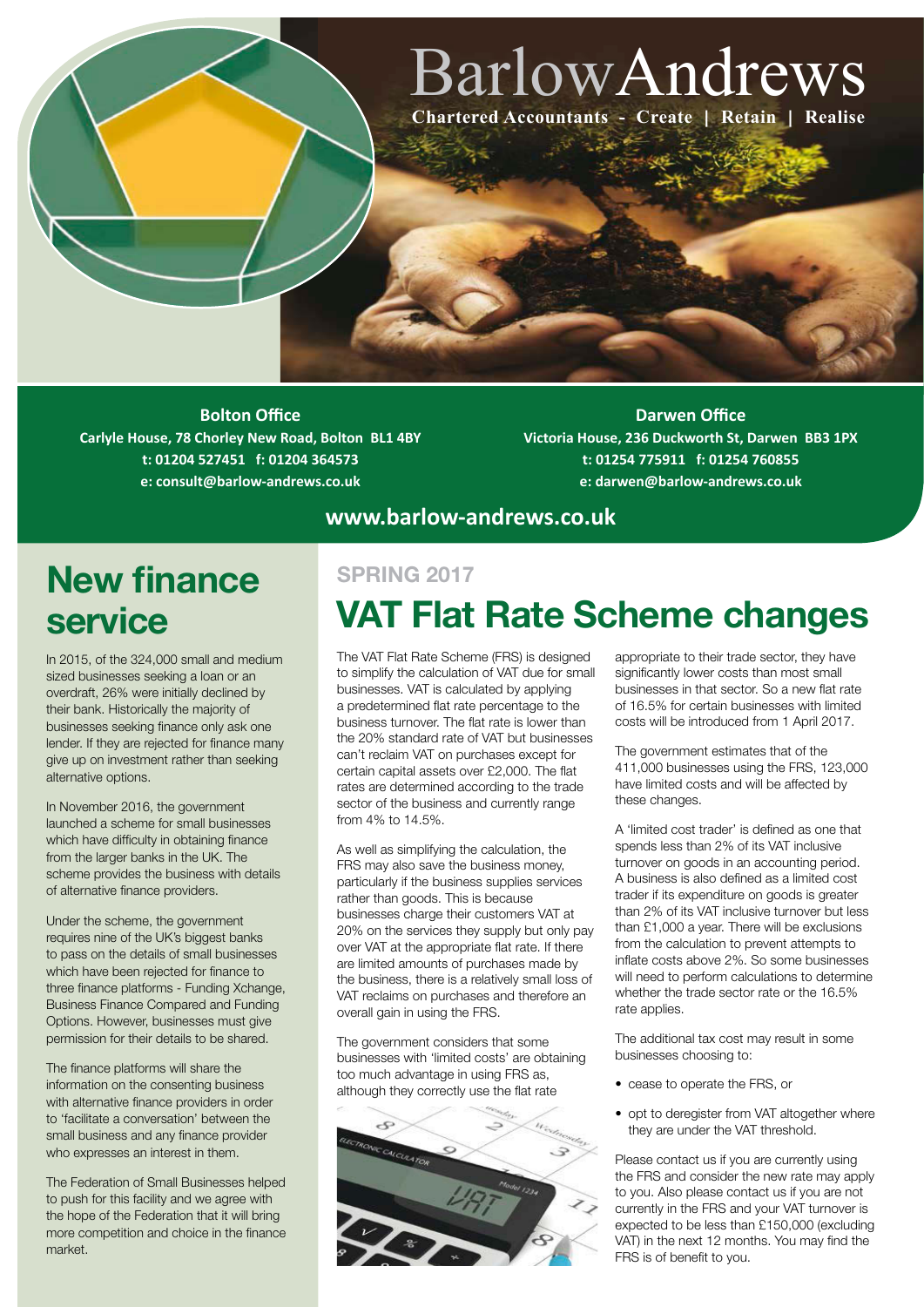## **Some good news for companies**

There was some welcome news from Philip Hammond's Autumn Statement for small and medium sized companies regarding the tax relief available if a company makes a loss.

Historically, corporation tax loss reliefs have mirrored the principles upon which income tax loss reliefs have been based – if a loss is incurred in a trading business, those losses can be offset against other types of income arising in the same year as the loss, and may be carried back against income of the previous year. But if a loss is not relieved at that point, the use of a carried forward loss is generally restricted to being used against future profits from the same trade only.

Changes are proposed which will mean that losses arising on or after 1 April 2017, when carried forward, will be useable against profits from other income streams or other companies within a group. This will apply to most types of losses but not to capital losses. The removal of the restrictions on the use of carried forward losses is very welcome. The existing rules can result in losses not being used, particularly where a company closes down a loss making trade.

There are some elements of the change which may be unwelcome for large companies. From 1 April 2017, companies will only be able to use losses carried forward against up to 50% of their profits above £5 million. For groups, the £5 million allowance will apply to the group. It should be noted that this restriction applies to losses carried forward arising at any time. However over 99% of companies will be unaffected by these restrictions due to the £5 million allowance.

*The other good news for all companies is that the corporation tax rate will fall from 20% to 19% for the Financial Year beginning 1 April 2017, and will reduce again to 17% for the Financial Year beginning 1 April 2020.*



# **Don't ERr in your claim**

Entrepreneurs' Relief (ER) has been with us for many years and provides a valuable relief – only a 10% rate of capital gains tax on lifetime gains of up to £10 million. However, as with everything in the world of tax, there are always niceties to be observed in order to ensure that you qualify for ER.

HMRC have been criticised by Parliament for not checking enough ER claims and it appears that HMRC are now examining claims more closely. The main area which HMRC seem to be focussing on is ER claims on share disposals. Briefly, ER will apply to gains on disposals of shares in a trading company (or the holding company of a trading group) provided that the individual making the disposal:

- has been an officer or employee of the company, or of a company in the same group of companies, and
- owns at least 5% of the ordinary share capital of the company and that holding enables the individual to exercise at least 5% of the voting rights in that company.

These two conditions must be satisfied throughout the year leading up to the disposal of the shares.

Two recent Tax Tribunal cases illustrate the dangers of failing to meet these criteria.

In the first, the company concerned was formed in 1995 and the taxpayer was one of the founding shareholders and directors. In 2009 it was agreed that the company would purchase the majority of the taxpayer's shares. Provided certain conditions are satisfied such a transaction will be treated as equivalent to a sale of the shares by the shareholder and thus be treated as a capital gain.

It was also agreed that the taxpayer's employment would be terminated and that he would resign as a director. In May 2009 a general meeting approved the share buyback. However, all the documents suggested

that the employment had terminated as at February 2009. After opening an enquiry HMRC concluded that the taxpayer was not, throughout the period of one year ending with the disposal of his shareholding, either an officer or employee of the company and this was upheld by the Tribunal.

In the second case, two couples owned a company equally. The couple concerned owned 33% of the shares, with the balance being owned by the second couple, so at this stage they clearly met the 5% test. However, the problem arose when a loan of £30,000 by the other shareholders was converted into 30,000 new shares.

HMRC argued that the taxpayers had not, throughout the period of one year ending with the date of the share sale, held at least 5% of the ordinary share capital of the company. This was because during part of that one year period, the ordinary share capital had included the 30,000 new shares, so that each of the taxpayers had held only 33 of 30,033 £1 shares - far less than the 5% of the ordinary share capital required by the ER legislation.

The Tribunal was persuaded that the new shares were not 'ordinary share capital' and so the taxpayers were not caught by the 5% rule. However, HMRC do not agree and have appealed the case to a higher court.

Of course, if either of the above problems are identified pre-sale, a further 'clean' 12-month period can be completed but, in reality, this may be easier said than done. ER is important to many but if you are unsure as to your current position or are contemplating a disposal in the near future, please do get in touch so that we can check you qualify.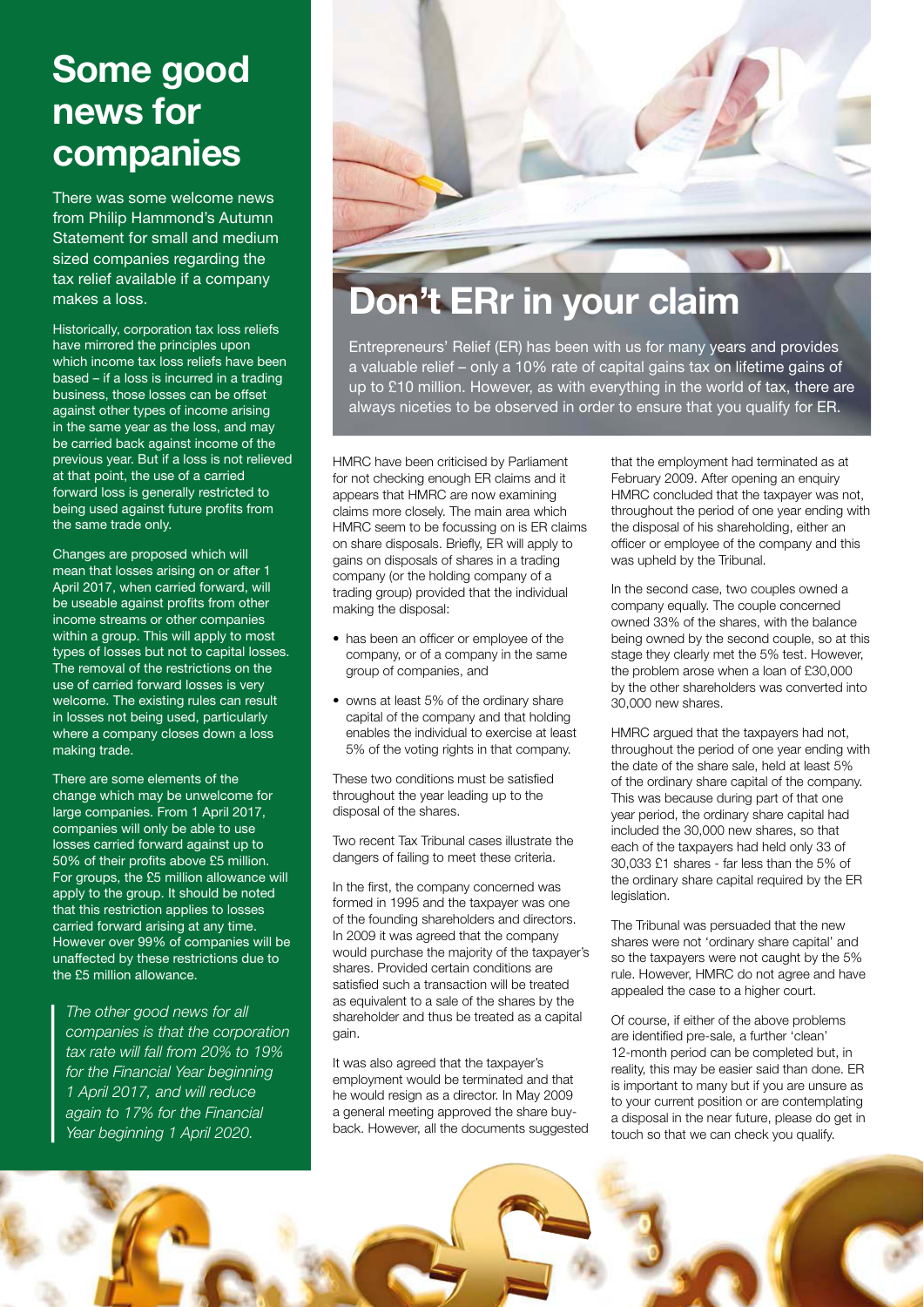# **Venture Capital Trusts** – over 20 years in the making

Venture Capital Trusts (VCTs) were introduced as a tax relief in 1995. VCTs invest in small companies and there are various constraints on the type of company into which a VCT can invest. VCTs are quoted on the stock exchange.

Over the years there have been changes to the reliefs available to investors and the rules under which the VCT makes qualifying investments but the fundamental characteristics of the scheme remain.

For the last few years HMRC have collected data from which show the number of investors and the amount of investment claimed under the VCT scheme. The most recent data - for the 2014/15 tax year - reveal that investors have claimed total income tax relief of over £400 million. For all years since 2004/05 the largest group of investors have invested under £10,000 although a quarter of the total amount invested in 2014/15 was from individuals investing between £150,000 and £200,000. The latter figure is the maximum annual investment that can be made with tax relief.

The tax breaks are certainly worth having. Provided that the subscriber for shares in a VCT retains the investment for at least five years and the VCT does not breach the investment conditions of the VCT legislation, an investor obtains reductions in their tax liability of 30% of the amount invested. In addition, dividends received are exempt from tax and any capital gains on the eventual disposal of the shares are also tax free. The latter two tax breaks are also available to those who acquire the shares second-hand, for instance, on the stock market.

An increasing number of individuals are attracted to VCT investment due to the reductions to the maximum amount of tax efficient investments in pension funds. Many VCTs aim to pay a dividend equivalent to 5% of the initial investment and so the investments may be regarded as a tax-free source of income in retirement.

The winter and spring months are the prime periods in which VCTs offer new shares to investors. Investors need to recognise the relatively high risk nature of the investments and in particular the increased investment constraints imposed on VCTs by legislation introduced in 2015. Key changes include:

- an introduction of a maximum amount a company can receive from VCTs to £12 million over its lifetime (or £20m for a 'knowledge intensive' company)
- a company will normally have to receive its first risk finance investment no later than seven years after its first commercial sale (or ten years for a 'knowledge intensive' company)
- prohibition on the use of VCT funds to acquire existing business assets rather than provide funds for expansion of businesses.

## **State Pension entitlements** – check now

The state pension is clearly a worthwhile thing to have, particularly for the self-employed who will receive a pension through the new 'flat rate' pension. However, there have been numerous changes to the qualification criteria over recent years and now may be a good time to check your entitlement.

One thing which is worth bearing in mind is that it is the individual's obligation to keep track of their own entitlement and ensure that it is correct, although most people do not appreciate that. Keeping track of this over a working life is difficult but rectifying problems with the state pension at the point of retirement can be even more difficult, so a quick check of your position once every four or five years is time well spent.

#### Are you or have you been selfemployed?

A recent case lays out some of the historic problems with the state pension. The taxpayer was both employed and selfemployed between 1965 and 2013 when he retired. He was dissatisfied with his state pension on retirement and queried his NIC record. As a result he was sent a full breakdown of the NIC paid during his career. He queried a number of matters on that breakdown, including the periods of nil payment in 1993/94 to 1996/97. The taxpayer appealed his NIC record from 1965 to 2013, on various grounds including:

- it was the obligation of HMRC to send him statements showing NIC due
- he was submitting income tax returns for the same period and the Inland Revenue and National Insurance Contributions Agency must have shared the information.

The Tribunal, in summary, held that the onus was on the taxpayer to have sorted things out during his working life and that he had limited ability to do anything at the point of retirement.

#### Potential Child Benefit trap

Child Benefit can pay a parent £20.70 a week for the first child and £13.70 a week for each additional child. However, if a person's (or partner's) income exceeds £60,000, then all of the Child Benefit will need to be repaid through an increase in tax liabilities of the

higher earner. To avoid this, affected persons can elect not to receive the Child Benefit in the first place. However this may mean for some 'stay at home' parents that they miss out on accruing entitlement to state pension. The best advice therefore is to fill in the Child Benefit form (it is available as an online form – search 'child benefit form' on the internet). The government also recommends completing the form but the detail is rather hidden in the eight pages of notes which are available with the online form!

The ability to check your position has improved markedly with the advent of the internet and your state pension can initially be checked at www.gov.uk/check-state-pension

So don't delay – get a pension forecast and if you believe it is incorrect please get in touch with us and we can consider your options.